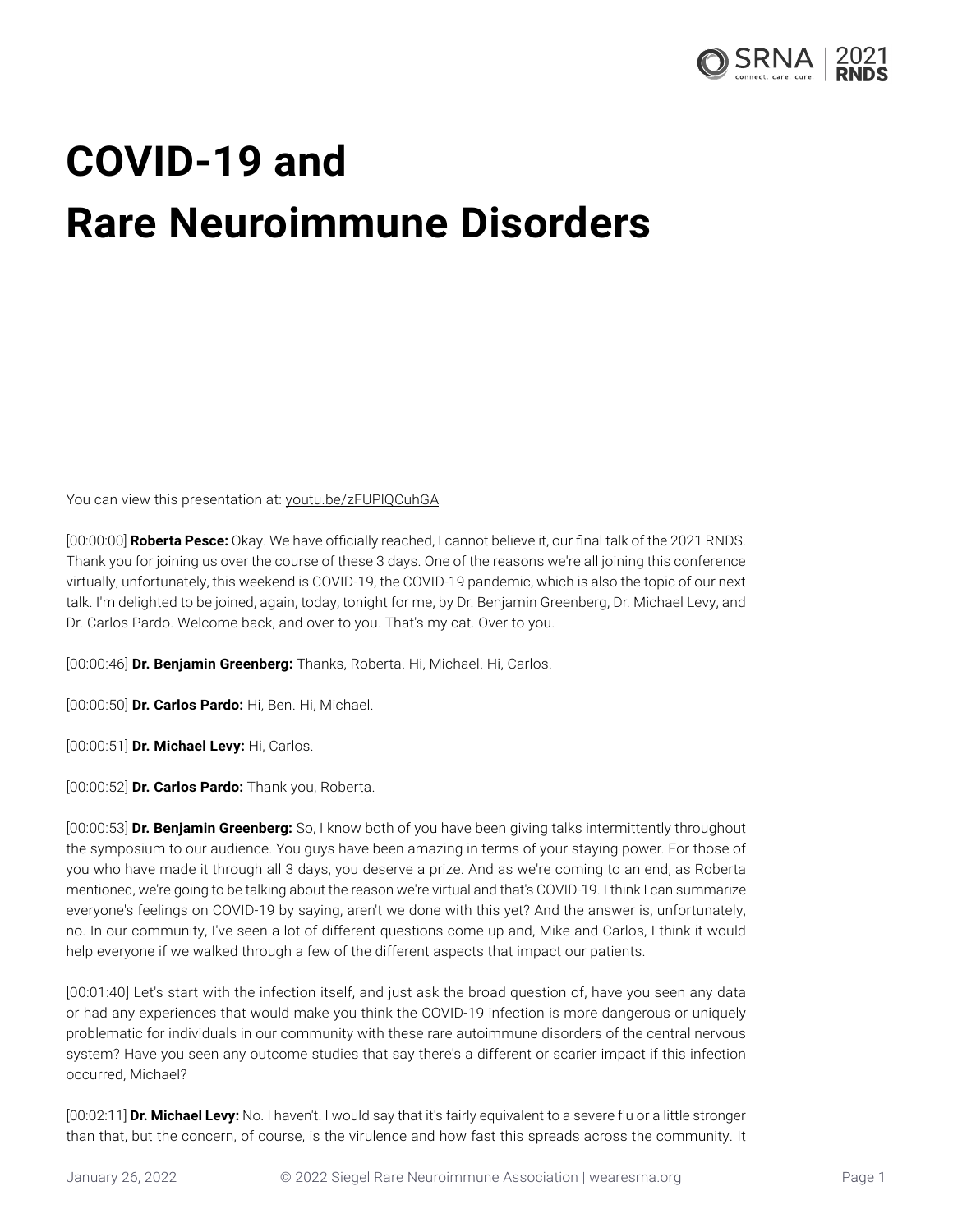

seems like at this point, basically, everyone has either been vaccinated or exposed in some way and that's, of course, different from the flu where you can just try to avoid it.

[00:02:36] **Dr. Benjamin Greenberg:** Yeah. And so, the other aspect that's unique to our community, where many of our patients have had their first events or only event in the setting after an infection is whether or not the natural infection is a risk factor at all for triggering relapses, whether it be in our idiopathic transverse myelitis population or individuals who are already at risk for relapses, specifically neuromyelitis optica. Carlos, I'm sure this question has come up for you in clinic, have you seen or are you aware of patients having relapses triggered by the COVID-19 infection?

[00:03:17] **Dr. Carlos Pardo:** So, it's a very interesting question. The first thing that I need to alert the community is, number one, actually, what we have seen is that the COVID-19 and subsequent coronavirus infection is unmasking some of our neuroimmunological disorders that we follow closely. We have seen in our center and very surely in other centers, that actually we have discovered patients that may have had neuromyelitis optica or optic neuritis in the past and when they got COVID. Actually, many of the symptoms manifested clearly. And retrospectively, when we go and evaluate those patients actually, we found that before they had multiple sclerosis, they had neuromyelitis optica or other autoimmune disorders before based on the clinical and laboratory assessment. So, that's part one. So, it's very clear and actually most of the patients in which we have encountered complications are that type of patient.

[00:04:13] But the second one is complications in patients that have been already diagnosed with a rare neuroimmunological disorders. The fact is a subset of our patients that experienced COVID-19, experienced exacerbation of symptoms. Not necessarily new attacks or not necessarily increased in the rate of immunological damage, but rather an exacerbation of symptoms based on the magnitude of brain or spinal cord damage that they have experienced before, and that's very clear and this is actually one of the rationale for promoting the use of vaccine among our patient population with rare neuroimmunological disorders is that that infection is going to trigger more symptoms and exacerbation of symptoms.

[00:05:05] **Dr. Benjamin Greenberg:** So then, I think we move now in to probably a more complicated questions, and I'll start still with the actual infectious side of things, there have been reports of post SARS-CoV-2 infection, myelitis, or inflammation cases within the central nervous system. And if we look at worldwide the, literally, hundreds of millions of infections that have occurred, the sense I get is that it's still an extremely rare event, but they're out there. I'm curious, Michael, we were talking yesterday about how we study post-vaccination myelitis, and how it's rare to line these up, it's hard with infections as well. From your read of the literature and what you've experienced, do you get the sense that there is an entity of a post-SARS-CoV-2 myelitis or CNS inflammatory event?

[00:06:01] **Dr. Michael Levy:** I think that that there is something there. I will tell you that in my capacity as a journal editor for the field, that we've now summarized about 100 cases reported of either optic neuritis, transverse myelitis, or NMO that's resulted after the infection itself. And so, in my mind, that's not a huge number given the number of people who are infected, but I think what it suggests is that it's similar to other infections when people look back at cases of transverse myelitis, optic neuritis, and NMO, and they look back and say, "How many people had an infection 3 weeks prior?" About half of them do. And I think when you have a really close cohort of people where pretty much the only infection going around is COVID, I think there is a tendency to try to make that link. But I think what we are seeing is more of a general inflammatory reaction which then spurs the rogue element of the immune system to attack itself, rather than something really specific about the coronavirus virus.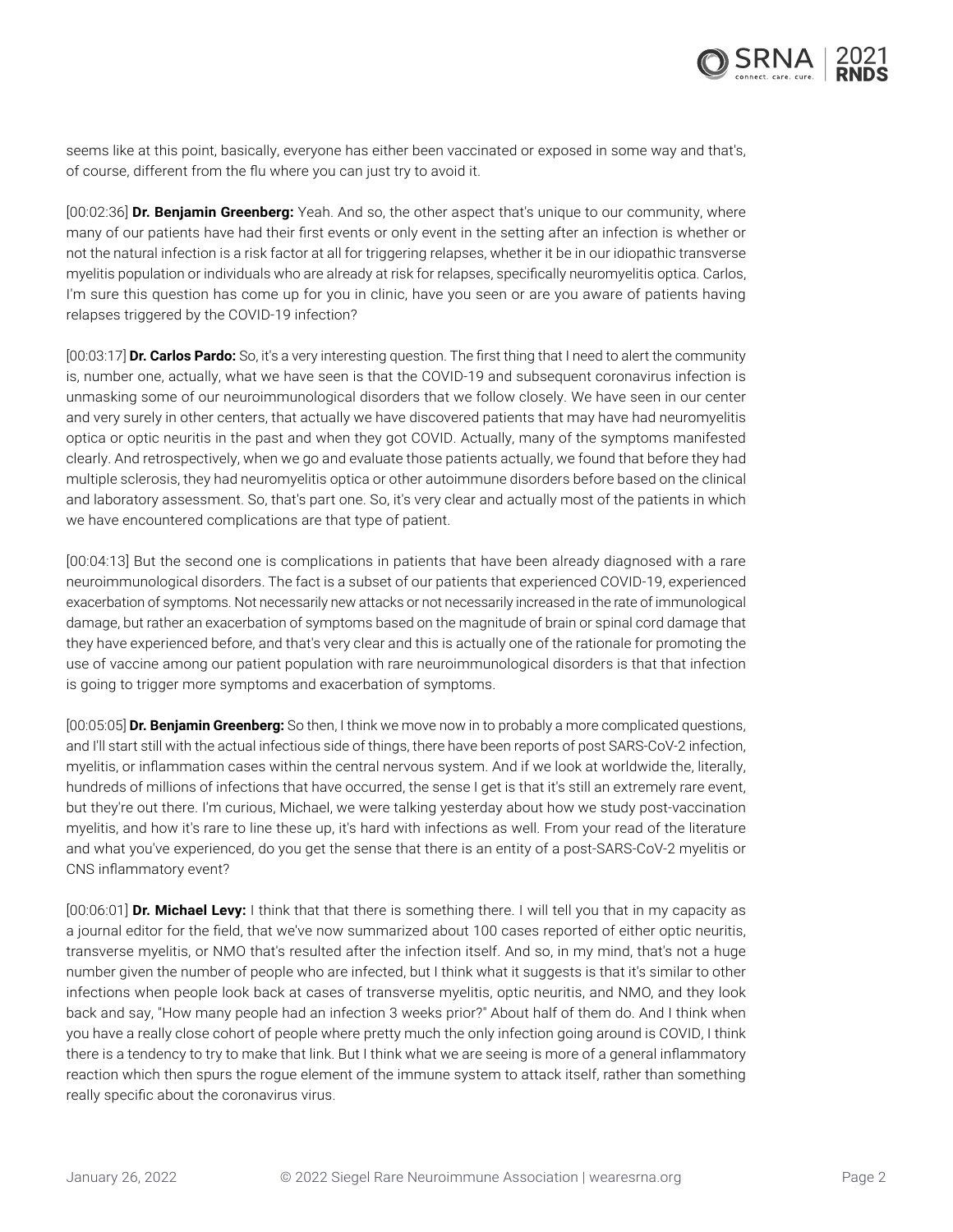

[00:07:07] **Dr. Carlos Pardo:** So let me complement that answer, and actually there is already some data, there is a paper that is going to be published in the next few weeks in Neurology that is basically the result of a multi-center worldwide collaborative effort that was led by many neurologists that were part of the WHO task force for coronavirus neurological complications, and many neurologists of the United States were part of that, but there were neurologists in many other areas of the world including China, Russia, India, and Africa, and other countries.

[00:07:45] And the retrospective analysis that we did actually pointed out, that cases of myelitis, encephalitis were really, really not necessarily important as compared with the magnitude of other neurological problems that we saw, or we have seen, in the pandemic with COVID-19 like strokes, encephalopathies, and other type of neurological problems. So, the magnitude of myelitis and the magnitude of encephalitis is really minimal in terms of the expansion of the pandemic.

[00:08:22] The other indirect data that actually we are putting together, in Columbia, South America, we have a study that actually, it was established back in 2016, when Zika infection produced a major outbreak of encephalitis, Guillain-Barré, and myelitis. And actually, we had been observing what is the prevalence, incidence of these disorders in the past 5 years. During 2020, we didn't see any peak of myelitis, any peak of encephalitis, and even our major target, it was Guillain-Barré, actually Guillain-Barré cases went relatively flat as compared with previous years when we have shared more of those cases. So that suggests a strongly supported view that the infection itself is not triggering the disorders that we are looking for. There are, but it's not necessarily, epidemiologically, it's not necessarily a huge peak or a major factor for the causation.

[00:09:24] **Dr. Benjamin Greenberg:** And before we get to the what's, I think, obviously, a question on everyone's mind, the COVID vaccine related side of things, I do want to bring up this issue of long hauler symptoms with post COVID-19 infection. We've sent our share here in Dallas, and we actually have a clinic set up for individuals who feel as though they're having long-term symptoms, fatigue, and a lot of people complaining of cognitive issues after recovering. At least in the very, what I would call, preliminary investigations that have happened here, we have not seen evidence of an ongoing immune mediated brain-based inflammatory disorder post COVID, but that's very preliminary. I'm not sure if either of you are aware of any concerns of this long hauler syndrome being an independent immune mediated entity versus just what we sometimes see after bad viral infections, Epstein-Barr, flu, all sorts of others. Have either of you had experience with this long hauler cohort?

[00:10:26] **Dr. Michael Levy:** I'm involved in the NIH NYU long haul COVID program which seeks to enroll patients in this biorepository and then we'll have access to the data so we can look specifically at that question about whether anti-inflammatories maybe were helpful or if there were any signs of inflammation. My sense is not yet either, but I'll tell you in just listening to different talks on COVID-19, there are a lot of people who think that the ones who lost their sense of smell through invasion of the nerves that go in through the nose to the brain, those people might be more vulnerable to more long-term complications given the proximity of the virus to the brain. I don't know about that, I haven't seen yet anything in my clinic, but there are a lot of concerns across the neurological world and many of them are not inflammatory mediated, but very much neurological.

[00:11:21] **Dr. Carlos Pardo:** So, it's a very interesting, this is going to be very hot topic of research in the next few years, particularly because there are tons of patients coming to our clinics with the question "Is this brain fog this, lack of concentration, is this a sleep disorder? Is this a problem that I have with low blood pressure and the dizziness that I'm experiencing, part of my inflammatory disease?" Actually, we don't have,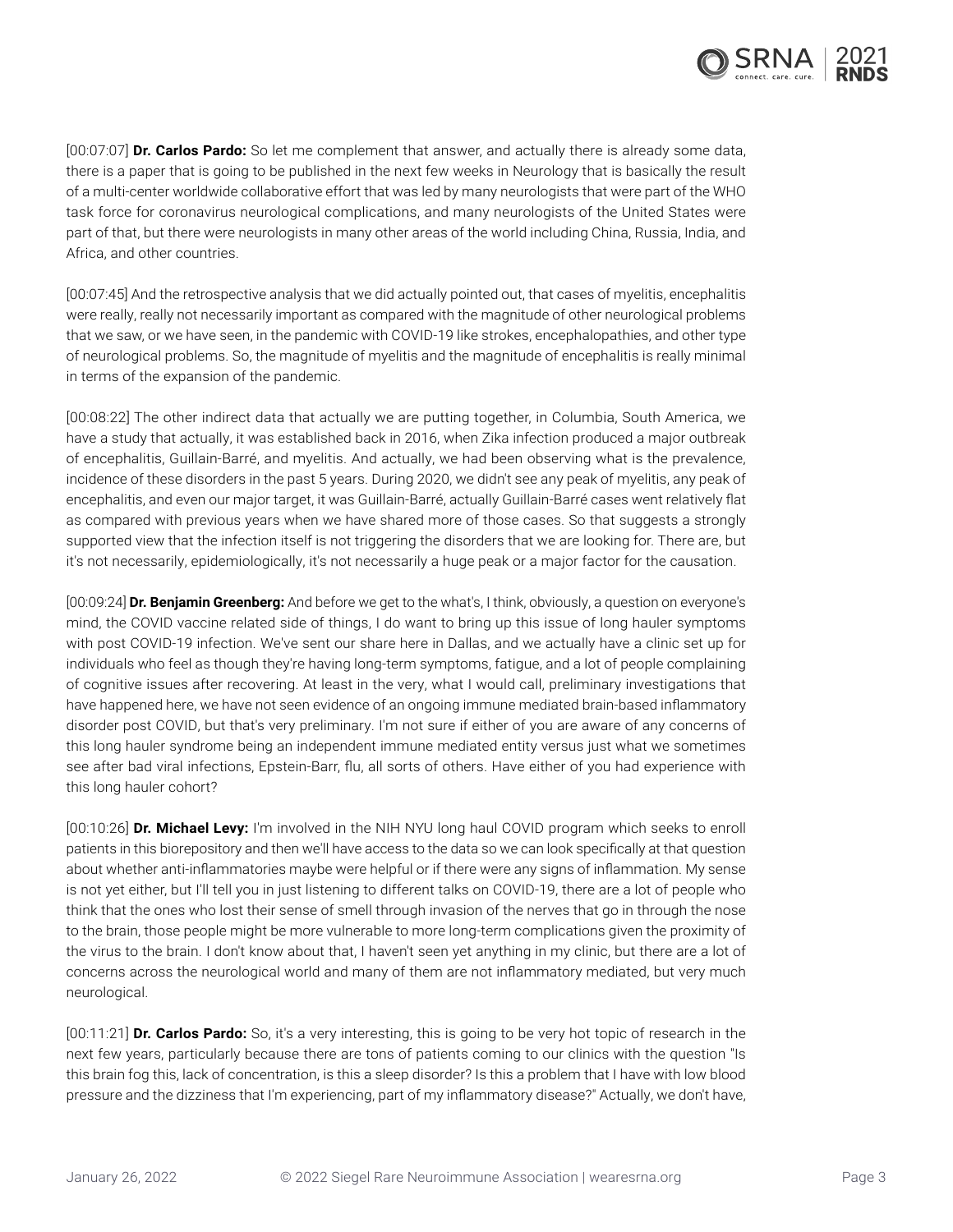

we are tracking down also some biomarkers. Particularly we have a lot of interest in spinal fluid. We have interrogated the spinal fluid of some of the patients that come to our clinic for the investigation of this post COVID conditions, and we haven't had any evidence at all that this is an inflammatory-mediated disease. We base our understanding on testing of cytokines, chemokines, even presence of proteins. What we believe that a subset of patient may have experienced actually, is that COVID-19 produce very small, silent, microvascular changes in the brain.

[00:12:32] But again, this is basically still very preliminary, as Michael says, there is a very large group in the country sponsored and funded by the NIH tracking down the post COVID-19 condition, and particularly, probably in the next several months, probably we are going to learn more and more about the physiology of that condition, but the preliminary evidence that there is some inflammatory mechanism behind that is very, very weak. I think it's more other type of conditions like metabolical disturbances, and perhaps in a subset of patients probably some microvascular brain disease.

[00:13:11] **Dr. Benjamin Greenberg:** Yeah, and there is the interesting evidence of possibly a higher rate of diabetes in people post COVID and we know that there are multiple organs being affected. In that case the pancreas, there's a large wealth of data on renal impairment after COVID-19 infection. So, to your point, Carlos, there are multiple systemic possible impacts of the disease that could change how people feel. So, with that behind us, I think we get to probably the topic that's on most people's minds, and that's around COVID-19 vaccination in our patient population. We had a discussion about vaccines in general the other day, but I want to tailor this conversation to the COVID-19 vaccine.

[00:13:54] And if I can, I'd like to start, maybe it would be fun to go around the horn and start with your most favorite myth or disinformation that's out there about the COVID-19 vaccine. And I'm going to start with my favorite one which is the notion that the vaccines' development was rushed and that somehow corners were cut, and we did this faster than ever before, and I'd like to point out that the standards around safety and efficacy for these vaccines to come out were the exact same standards around safety and efficacy for every vaccine that's been used. The difference is how many cases we had and how quickly we were able to see the difference between a vaccinated and unvaccinated population. When you do a meningitis vaccine study, it takes years for enough cases to occur to show that the vaccine made a difference compared to placebo.

[00:14:51] But during a global pandemic, there were so many cases happening in the placebo arm you could see the efficacy of the vaccine so early on because everybody was getting sick. But even with that separation of the curves, the FDA held the exact same standard of how many months of follow-up would patients have to have, how large was the study in order to ultimately say is it approved or not approved. And, in fact, many people in the field feel as though they went too slow with final approval, that they had plenty of data, but they held the exact same strict standard. So, what I'd like to explain about the myth that it was rushed or that corners were cut is nothing went faster, we were just, so many people were getting sick and dying, that it was obvious to show the benefit of the vaccine early on. Michael, do you have a favorite myth, and there are many to pick from. There are all sorts of questions.

[00:15:48] **Dr. Michael Levy:** My favorite is the 5G myth, that there is some 5G chip in the vaccine that makes you an antenna for your phone, and my wife used to joke that whenever I touch her phone, I make it work, and I tell her, "It's the vaccine. I got the vaccine. Now I can touch your phone and it automatically works." But I think that that myth really encompasses all of the craziness. So, I don't think there's probably anybody on this call right now who actually truly believes in these things, but I think it just represents the worry that there's this, that there are people out there who don't want what's best for you and I think that's a very valid concern just in general, but the actual myths themselves are pretty ludicrous.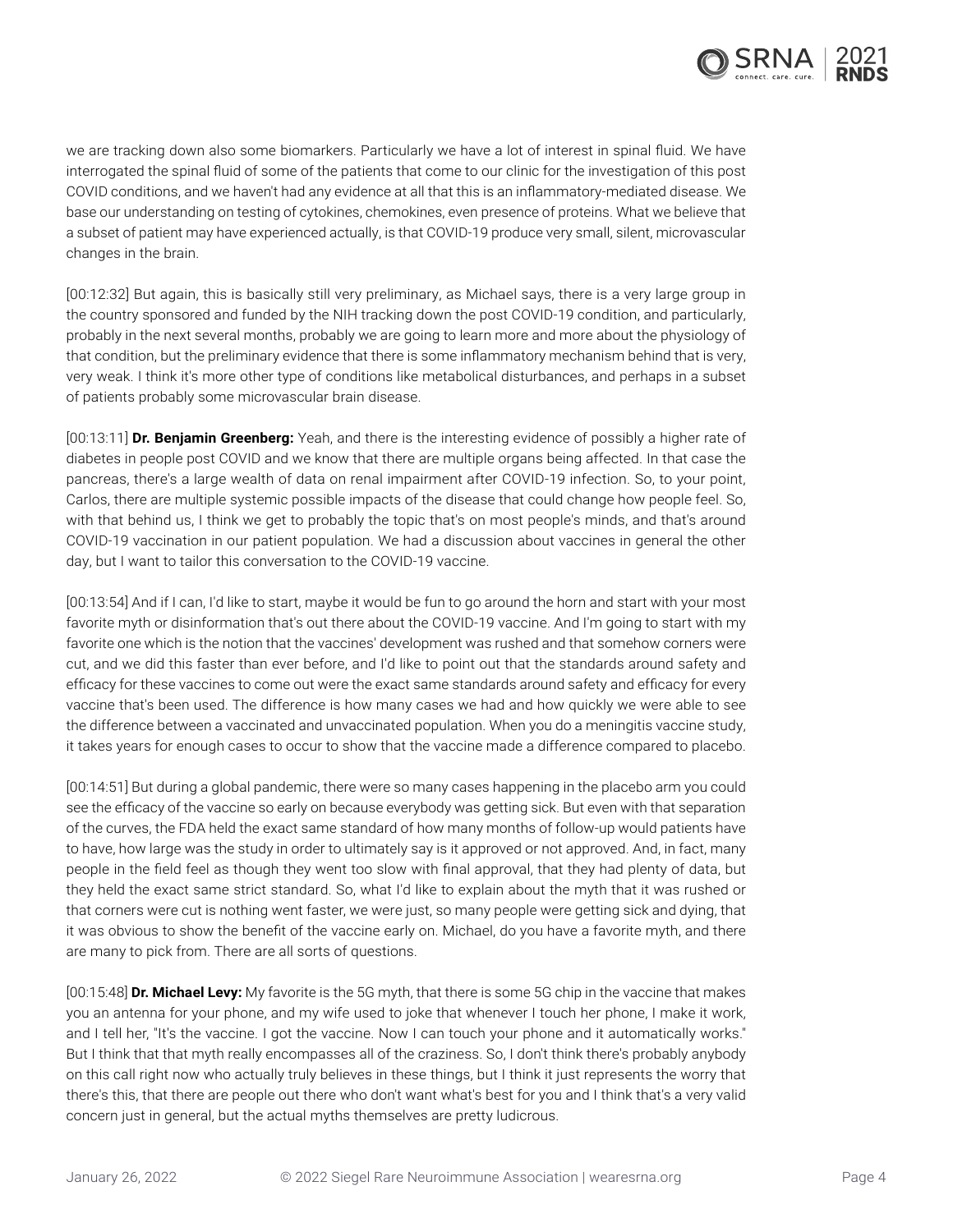[00:16:34] **Dr. Benjamin Greenberg:** Carlos, have you been hit with the myth of the question, and I get this all the time now, around fertility and cross reactivity between the vaccine, the spike protein. I don't know if this one comes up in Baltimore or not.

[00:16:50] **Dr. Carlos Pardo:** Occasionally, and actually it's quite a frequent myth. And the reality is that one of the advantages that we have now is that we have really a good accountability for what is going on in many of these vaccines and the data is all there. There is not any documentation at all that, number one, fertility's affected, number two, that there is disruption of any hormonal pathways. And three, the safety of vaccine even for during pregnancy. Actually, the recent studies are quite amazing and actually very important to understand that the vaccine is even safe in a pregnant woman that's ready to deliver a child, and the baby is going to be protected if we receive a vaccination.

[00:17:40] So, I think that those, unfortunately, are very widespread myths. That the most important is that people understand that there is, in the same way, I'm going to use a war example, is that in the United States we are always ready, the Army, Navy, Marines and the Special Forces. We're always ready. And if you're not very close to infectious diseases, probably you ignore what people are doing in the lab, and when we encountered Zika infection in 2016, and I mention Zika because I was involved in the Zika research, in 2016, actually, the same actors that are playing a very important role now for vaccine development, were ready to go. They basically developed very quickly vaccines that were protective for Zika. Zika came and produced a huge peak in Latin America, Central America, and went away. The SWAT team of researchers who was ready there with a vaccine.

[00:18:49] The reality is the pandemic push to a reality that is different to an outbreak like Zika. The pandemic hit the world. The pandemic really produced a significant disruption of the economy and the life of people, and obviously we, that SWAT team, was ready to work and it worked very quickly, and it was very effective. So, the researchers that were working at NIH for many years, just tracking down the viruses, tracking down the immunology, designing the assays to test immunological reaction. Actually, that's exactly where the money of taxpayers of the United States is working. They were ready to go and the same happened with all the countries where researchers were ready to invest in the development of vaccines. So, I think that people need to understand that this didn't go right away. There were people that have been working for several decades in viruses, immunology, and vaccine development for putting together this pipeline that was very effective and it was very quick, and it's quite amazing model of efficiency and production of a vaccine.

[00:20:03] **Dr. Benjamin Greenberg:** Yeah. And along those lines in terms of kind of the differences now between other times and the differences with the pandemic, when talking about safety and I've gotten the question point blank, have there been any COVID-19 vaccine related transverse myelitis or ADEM related events, and we hear about the individual, I say, multi-case report levels where people have had a new diagnosis of a condition in the weeks or months following a vaccination. One of the things I am reassured about is the if, and I'm not convinced yet there actually is an association or not, it's got to be exquisitely small, and my point around this is we have given so many vaccines to so many people in a short period of time and we have been watching. We have been watching very carefully for any adverse events. Everything's getting reported with the COVID-19 vaccines, and the best evidence for this is we were able to pick up on very rare myocarditis, inflammation of the heart, events that's been reported with the vaccines, and it's recognized by the CDC that this is an extremely rare complication. Those numbers are one in the many millions of doses that we see a case, and we're not seeing transverse myelitis, we're not seeing ADEM, even at that level which is already rare.

[00:21:24] And so, what I've been saying to individuals is, I'm unaware of a COVID-19 vaccine triggering a relapse, that's not something I'm aware of in any statistical fashion, that the overwhelming majority, if not all,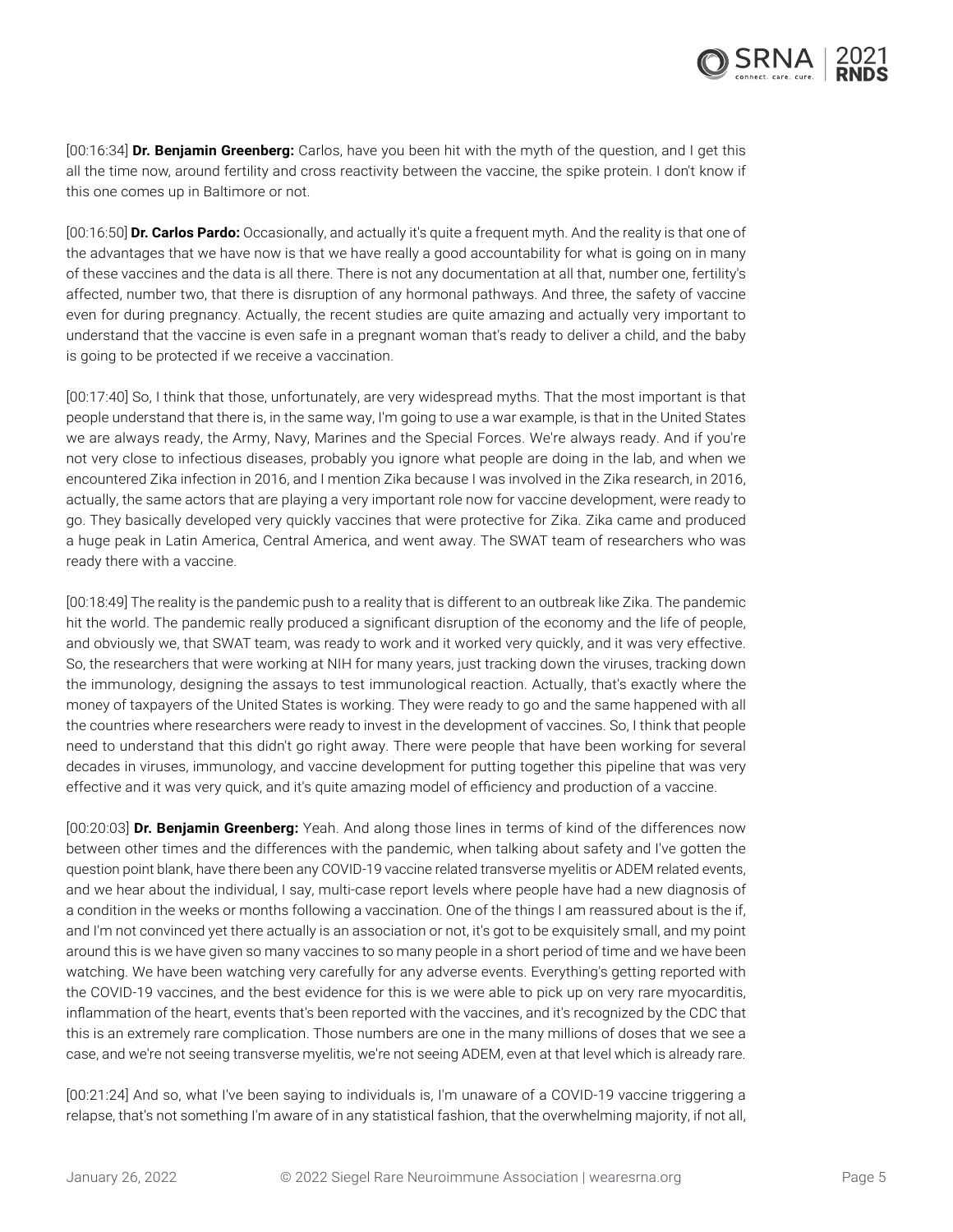

of my patients who have gotten the vaccine have been fine, and I'm not aware of any statistical association between the vaccines and new events or new diagnoses. I'm curious for both of you whether or not you approach it the same way of, "Get the vaccine, it's definitely in your favor, it's safer to get the vaccine than to get infected," where if you're carving it out for any sub-populations or giving any different advice? Mike, I know you've spent a lot of time on this. Are we aligned on this?

[00:22:08] **Dr. Michael Levy:** We are. We are totally aligned. I think you said it very well.

[00:22:13] **Dr. Benjamin Greenberg:** Okay. Carlos?

[00:22:15] **Dr. Carlos Pardo:** It's the same. Actually, the advice that we are giving to our patients is to get vaccinated. And I, as we have mentioned in the past several days in our meetings, it's actually, COVID-19 is a serious disease. Infection with coronavirus is not free of potential problems, it is not transverse myelitis, it's not encephalitis, it's that the virus is going to damage the lungs of patients affected, and may produce strokes, and the strokes are devastating. So that is exactly the rationale. We have no concern that we are preventing a neurological disorders or complications or producing a high risk for that. We are basically trying to prevent patients develop this horrible complication such as a strokes or encephalopathies that may have long, long lasting effects.

[00:23:07] **Dr. Benjamin Greenberg:** Well, I thank you both for this time and information, and I'll open things up to Roberta and our audience to see if they have any questions. I'm sure there are. Roberta?

[00:23:20] **Roberta Pesce:** Yes. I think I received close to 10 questions. Let's see how far we get. Alright.

[00:23:28] **Dr. Benjamin Greenberg:** Question number one, did the Patriots win their football game? Michael, the answer is?

[00:23:32] **Dr. Michael Levy:** Woo-hoo. They did.

[00:23:32] **Dr. Benjamin Greenberg:** Yes. Okay. Now, what else we got.

[00:23:36] **Dr. Michael Levy:** Yes, they did 25-point lead in the last 15 seconds.

[00:23:37] **Roberta Pesce:** I'm going to start at the very beginning, "Are there documented cases where pseudo-relapse has been attributed by patients to pseudo-chronicity with vaccination against COVID-19?"

[00:23:50] **Dr. Benjamin Greenberg:** I understand the first part of the question. I'm not sure if I understand the second part. So, have I had patients with a pseudo-relapse after vaccination with COVID-19? Yes. So, and the way I would define that is, for example, somebody with transverse myelitis who had numbness or weakness of their legs recovered and then in the days after the COVID-19 had a transient return of some of their sensory symptoms, and then went back to their baseline. Yes. I've seen that. It's been rare, actually, but I've seen it. I personally don't understand the pseudo-chronicity with vaccination. Michael or Carlos, is this a term you use?

[00:24:25] **Dr. Carlos Pardo:** Actually, I was very curious about the term, no I am not very familiar with pseudo-chronicity term.

[00:24:32] **Roberta Pesce:** Maybe they can get back to us about this.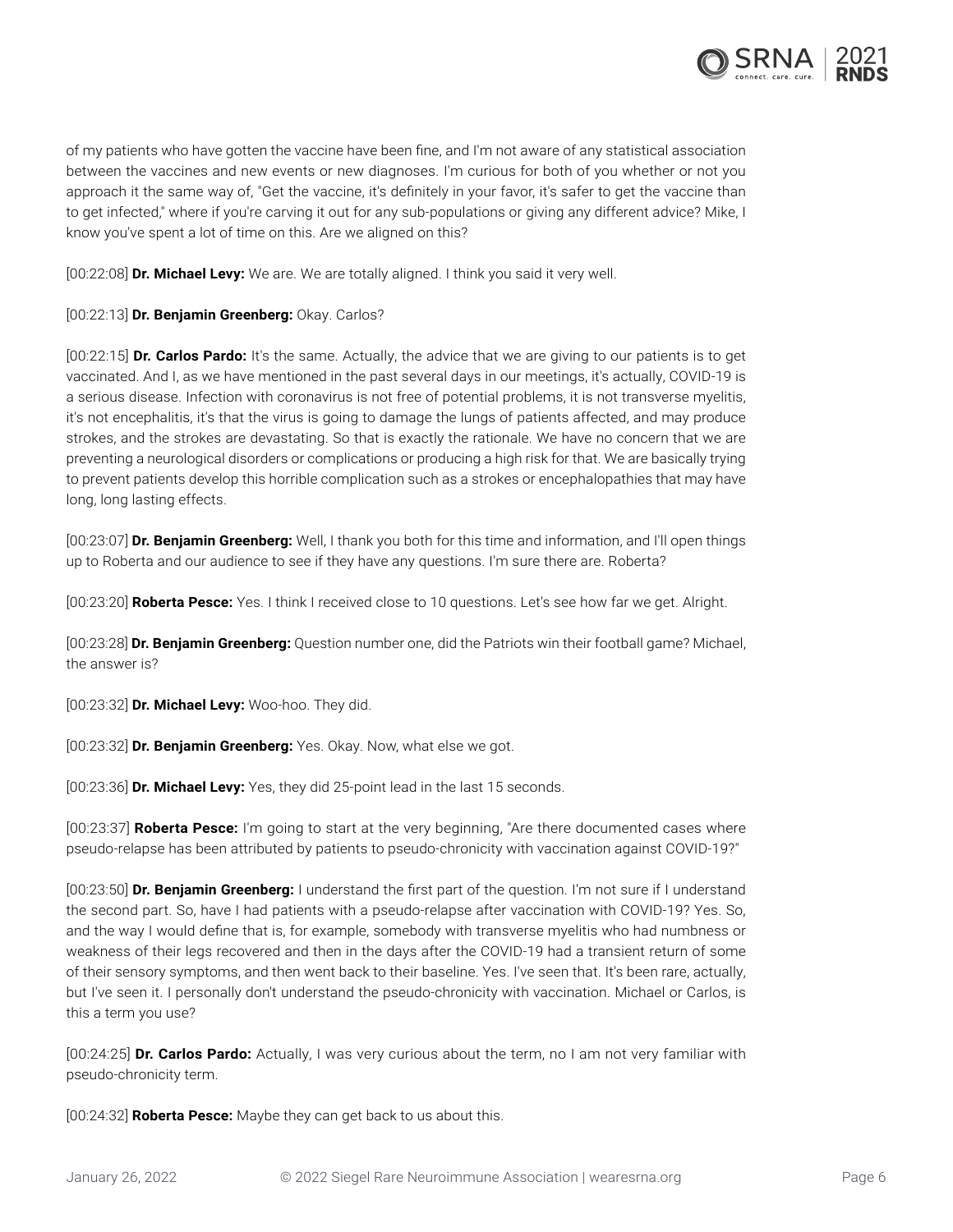

[00:24:34] **Dr. Michael Levy:** I think maybe just the timing maybe. They're linking the timing of the vaccine to the symptoms of the pseudo-relapse, and I think that that's a fair link.

## [00:24:43] **Dr. Benjamin Greenberg:** Yeah.

[00:24:46] **Roberta Pesce:** Okay. I'm going to move on to the next question. They keep coming in, so I'm going to try and please let me know if I'm going too quickly here. I' doing my best to cover them all. "Has there been any research into molecule mimicry in relation to neuroimmune conditions? Specifically, where the immune system attacks proteins or matters of the CNS because they mimic virus particles?"

[00:25:07] **Dr. Benjamin Greenberg:** Yes. I'm going to actually ask Carlos to take the lead on this because I know he's spent time looking at a variety of infections. There's data that goes to campylobacter and other infections relative to mimicry. Carlos, do you want to walk us through that?

[00:25:19] **Dr. Carlos Pardo:** Yeah. That's a very good question, actually. In terms of viral disorders, the molecular mimicry is a very hot topic of research, but the hard data, documented molecular mimicry is very weak. Bacterial diseases are different. One of the classical example of bacterial disease is campylobacter jejuni, that is a bacteria that produces diarrheal disease, has produced major outbreaks of Guillain-Barré in China, has produced major Guillain-Barré outbreaks in Peru in 2018, 2019, and it's a very important problem in Central America, Mexico, and Latin America. And interestingly, we see campylobacter jejuni here in the United States. Sometimes we'll pay attention, and we'll look for that, but that is, so far, one of the best well documented molecular mimicry factor triggering a neurological disease.

[00:26:18] Many decades ago there was a lot of interest in some staphylococcus species producing myelitis. And actually, the first Transverse Myelitis Association Symposium in Baltimore actually, our colleagues from Europe brought cases of a staphylococcus triggering some devastating immunological disorders including myelitis. So, in terms of viral diseases, particularly the concern in coronavirus, actually there is concern, but there has been no proof and there is no data on that. We pay attention to Zika, we are still looking for molecular mimicry in Zika. We haven't found that. The same with other viral disorders. So, it appears that the most important mechanism is, rather than molecular mimicry is the capacity that the virus to trigger in select subjects, a very overwhelming immunological disorder that targets spinal cord, optic nerve, or brain in the case of encephalitis.

[00:27:18] **Roberta Pesce:** Alright. Perfect. Thank you, Dr. Pardo. Next question here, "If an NMO patient on Rituxin has been vaccinated but did not test positive for the spike antibody test, are you seeing them test positive for antibodies after the third vaccine?"

[00:27:33] **Dr. Benjamin Greenberg:** Yeah. This is a great question. We have a study going on this right now at UT. And in our hands, individuals on Rituximab or related medications, the, if you define efficacy of the vaccine by testing positive for these antibodies, at least half of our patients are not testing positive for these antibodies. The majority, I'd say, actually, might be closer to 60 to 70 percent are not testing positive for the antibodies. In our experience so far with our patients who have gotten the third dose, it's still very few of them are converting to a positive antibody.

[00:28:07] We are doing the booster, but when we've looked in small numbers, because we just started doing boosters over the last month in a systematic way, it's a small number. But I will point out there was a publication from colleagues at the University of Pennsylvania just in the last few weeks that looked at individuals on Rituximab who tested negative for the antibody, and a lot of them had antiviral T cells that had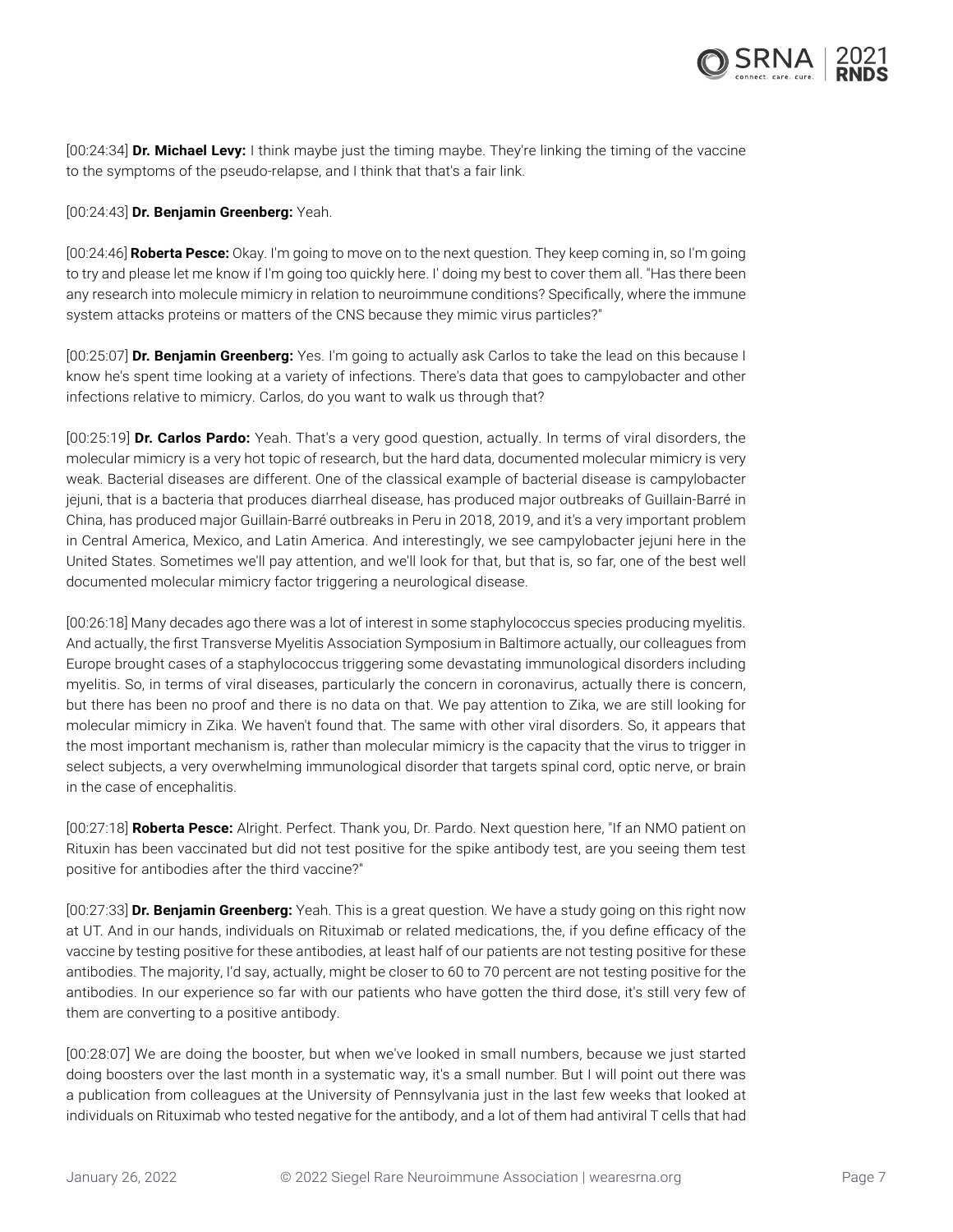

formed with the vaccination. We don't have a good clinical test for this, and so it's only done on a research basis. And the reason I'm saying this is some people have said, "Well, why bother getting the vaccine if I'm on Rituximab?" You still can get an immunologic response that may be beneficial even without the antibody. And so, while it may not be fully effective, it may be partially effective, and the goal would be if you were to get exposed to COVID-19 that even if you got sick, maybe you wouldn't need to be hospitalized or get as sick because of the partial response of the vaccine. So, I think it's an issue that still needs study over this next year, but our rates of getting antibodies are pretty low on Rituximab.

[00:29:14] **Dr. Michael Levy:** Can I add one thing to that? I think it's really important that people understand that the antibody is not equivalent to immunity. If you don't have the antibody, it doesn't mean you're going to get sick, it doesn't mean your vulnerable. If you breakthrough the vaccine, then you are a true COVID vaccine failure case, that's different from just not having the antibody after your vaccination. They're not equivalent. We only check for the antibody because we can, we don't have that T cell test Dr. Greenberg talked about. So, people keep relying on that antibody as if it's the marker of the vaccination, but it's not necessarily.

[00:29:49] **Roberta Pesce:** Nice. Thank you. Maybe a follow-up, slightly follow-up question on, "Your thoughts of the booster vaccine, when should we consider getting it, is 8 months after the initial shots?"

[00:30:04] **Dr. Benjamin Greenberg:** I think it's actually an open topic. There's one piece of data, very small study that looked at, so the Pfizer mRNA vaccine originally was released as your two doses, 3 weeks apart. Moderna was released as 4 weeks apart. There was one small study looking at people who had a delay in their second shot. They didn't get it at the 3-week mark for Pfizer, they got it later, and in that study those people with the delay actually had a better immune response overall than the 3-week mark. And so, I personally have been leaning towards saying that 6-to-8-month range probably makes sense. I wouldn't do it sooner. I wouldn't be rushing out to get one, two, three shots in the first 3 months. So, I think if you're 8 months after initial shot and you have access to a booster, I think it's a perfectly fine time to get it. I personally don't think we have overwhelming data to say is 6 months better, than 7 month better than 8 month or what have you, we just haven't done that study yet.

[00:31:06] **Roberta Pesce:** Okay. Thank you. I'm going to try and keep going because they're very interesting questions, and just going to keep going. So please stop me if you have to leave. Alright. "Do you recommend the COVID vaccine for a child whose MOGAD onset was about 10 days after Hepatitis A and Hepatitis B vaccines once available? She's 2 years old, 1-year post attack and relapse free on monthly IVIG. IG is missing.

[00:31:34] **Dr. Benjamin Greenberg:** Michael, you want to take a first step?

[00:31:36] **Dr. Michael Levy:** Yeah. My first thought is that not every vaccine is going to trigger a relapse. In this child, if the timing was 10 days after those two shots, I think the link is pretty good. And so, I'm tempted to link those two, those hepA/B vaccines to that MOGAD event. Now that she's one year out, it maybe that she was only two years old at the time, maybe that her immunity to MOG has waned. Also, she's on treatment. So, in my experience, people who are on treatment do not react badly to vaccines. I can't even think of a, I do know one MOG patient who was on Rituximab who did relapse after a vaccine, but other than that it's pretty rare. So, I say there is a lot going for this kid, although a two-year-old, I guess, yeah, I think they are about to start getting, I thought it was three to 12.

## [00:32:33] **Dr. Carlos Pardo:** Five.

[00:32:34] **Dr. Michael Levy:** Five to 12. So, I think you may have to wait anyway, but yeah. Thanks, Carlos. Five years old.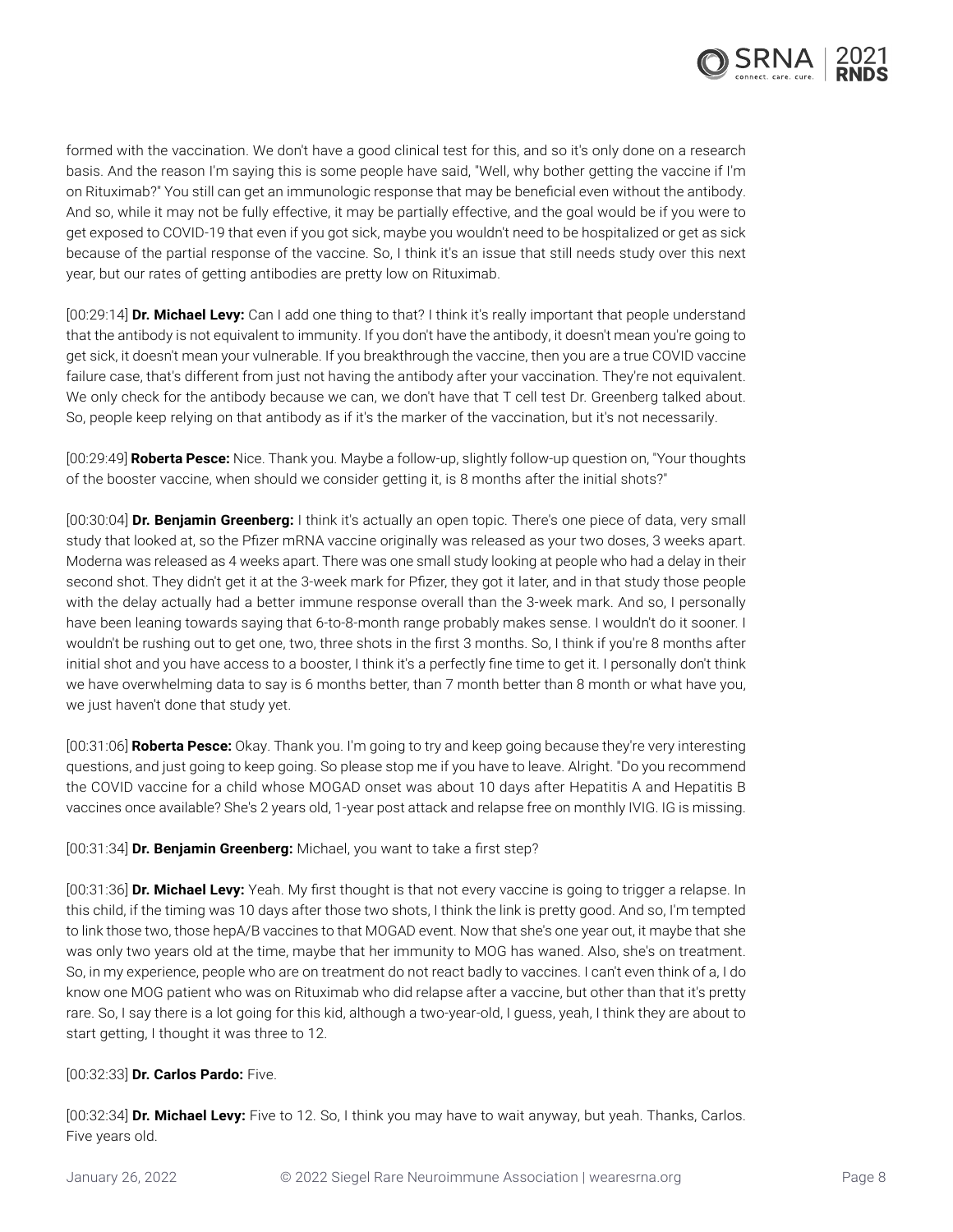

[00:32:42] **Roberta Pesce:** Maybe a follow-up question to you, Dr. Levy, "What caveats do you place on vaccine recommendations to MOGAD patients who are not Rituxan?"

[00:32:53] **Dr. Michael Levy:** I don't have many additional ones If a patient is on CellCept, I think it's about the same in the sense that they're not going to make a lot of antibody to it, but they're still going to be protected. And a third booster 6 months later, 8 months later, is probably not a bad idea. For people who are on Eculizumab, I think Soliris that's probably the one treatment where I don't think the vaccines have any problem working.

[00:33:19] **Roberta Pesce:** Okay. Thank you. Another question, "Have your patients who tested negative with the spike antibody test still seem to be protected against COVID-19? And if negative, is there any benefit to getting the booster?"

[00:33:37] **Dr. Benjamin Greenberg:** So, at least in our hands, one of the things to remind everybody is, the vaccine is part of your approach to protection. There are other things that at least I feel like my patients have been doing a great job of that make a difference. So, masking in public places, avoiding large congregations, especially with unvaccinated individuals. And so, thankfully, in my patient population, we've had a low rate of infection and I think part of it is vaccine related and part of it is choices that people are making. But I do still think individuals who test negative may have a partial benefit from the vaccine, and I do still recommend the booster for people who have tested negative, even after the first two shots because there is more, as Michael said, there's more than the antibodies that leads to protection.

[00:34:32] **Roberta Pesce:** Perfect. Thank you, Dr. Greenberg. We have another question come in, "A patient test positive for the spike protein test for antibodies and receives a number of with the results. What is a good number to show you you are covered if you are on immune suppression drugs?"

[00:34:53] **Dr. Benjamin Greenberg:** Yeah. If I, Michael, you want to go ahead?

[00:34:55] **Dr. Michael Levy:** Yeah. I'm just going to say any response, I think, indicates that your body, your immune system has reacted and is at least protective on the side of the adaptive immune response, as Dr. Greenberg mentioned, the T cells are reacting. So, if you make an antibody, it's just, it's a good sign and I think it doesn't mean that you're going to necessarily be 100 percent protected, but it means that your immune system reacted, and I think it doesn't really matter what the number is if you're on immune suppression drugs.

[00:35:23] **Dr. Benjamin Greenberg:** And if I can add to that, the way these assays are being set up in multiple labs and certified in multiple labs, the number from one lab to another may not be exactly the same. It's a little hard for me to take data generated in our lab, clinical lab, at UT and take data from Quest Labs, and if somebody was 500 on each is that exactly the same? It probably isn't. So, within one lab we're looking at does the amount of antibody make a difference, but when we have results from different labs it's very hard to crossover.

[00:35:55] **Roberta Pesce:** Yeah. We have closed the questions. We still have three but we're closing the questions that are coming in through the chat so that our speakers can also enjoy their Sunday. So, the last three questions that are coming up, one is, "After both doses of Pfizer, stable MOGAD patient, antibodies are zero. How will the patient be protected from COVID?"

[00:36:17] **Dr. Benjamin Greenberg:** So, I think this is similar in a different kind of context, but similar to the questions we're getting. So to put it simply, a negative antibody test after the vaccine does not mean you're unprotected, but I will tell you in my clinic I give people the advice to continue being extra cautious with masking and deciding what you do socially, because if you are protected it probably, I shouldn't say probably,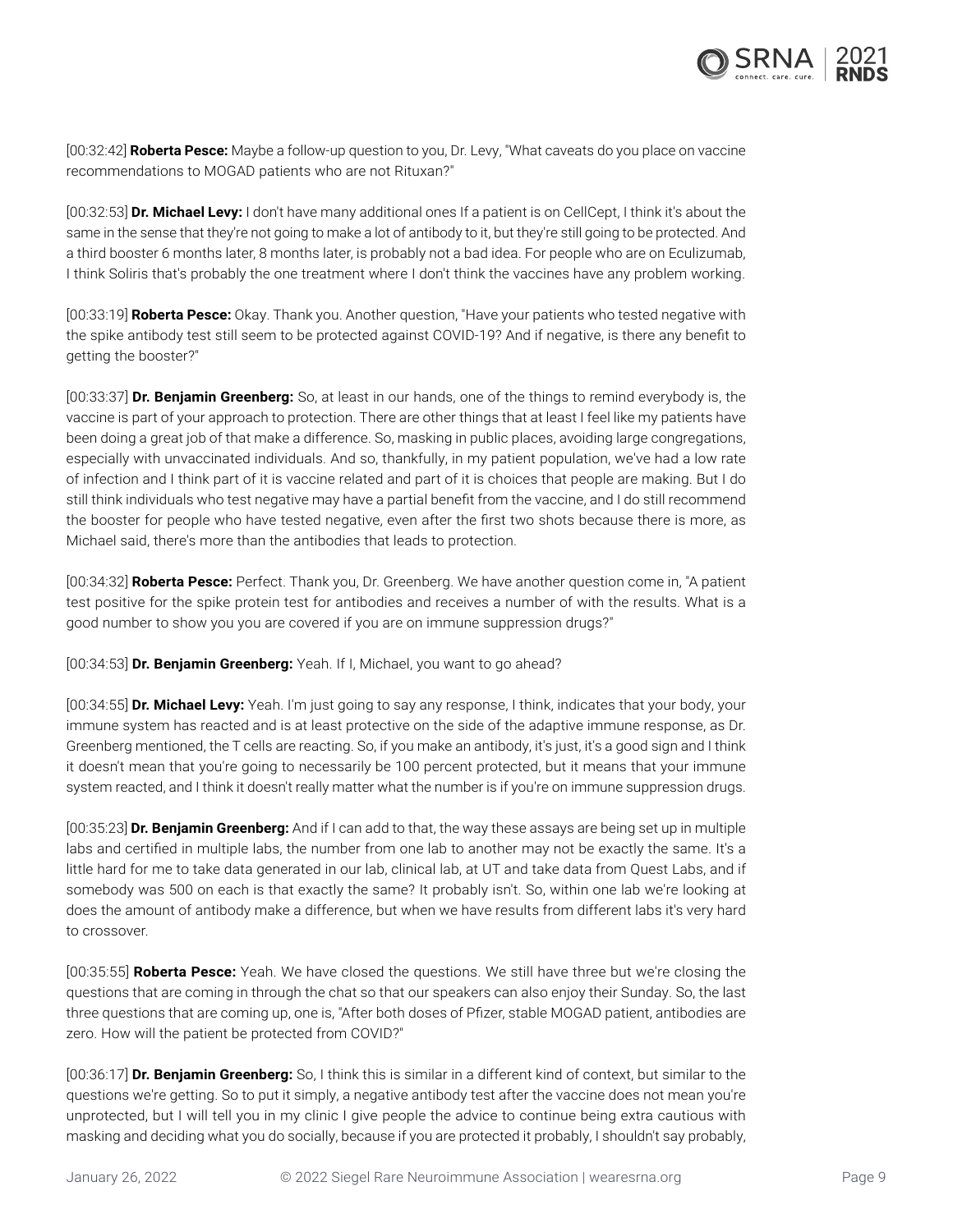

I should say possibly isn't to the same degree as somebody who mounted antibodies, but it doesn't mean that you're completely unprotected. And so, I say be careful, but it wasn't a waste of your time or effort to get the vaccine.

[00:37:01] **Roberta Pesce:** Yeah. Last question of the day, I kept this one for last. "How do we debunk that stuff, the myths that you referenced, or others that people claim and believe?"

[00:37:13] **Dr. Benjamin Greenberg:** Carlos, do you have a...

[00:37:16] **Dr. Carlos Pardo:** Believe in science. Believe in science. There are hundreds and thousands of people known in the United States and around the world, in labs, in clinical settings doing research and they're producing reliable information, very important data that allow us to sit down and appreciate and design clinical treatments and approaches. That is basically the most important part of our lives. We are here because we are clinicians interested in science, we love to interact with our patients and families, and what we follow is basically follow the data, follow the science, follow the evidence. We don't go and start doing experiments because we have a possibility that vitamin A is going to be the cure for COVID-19? No. I think that everything that we are designing in terms of medical treatment, intervention, and other types, are really based on science. So, the most important is follow the data, follow the science, and really have a good conversation with your clinician, with your health care provider, and see what is the best choice for difficult situations that you may experience with health problems and complications in the setting of a neuroimmunological disorders.

## [00:38:44] **Roberta Pesce:** Yes.

[00:38:45] **Dr. Carlos Pardo:** The basic example that we have is in terms of believing, and trusting, and paying attention to science is the fact that in less than 15 years after neuromyelitis optica antibody was described, there are several treatments. What is that? That is science. You see? Basically, people pay a lot of attention and put things together and produce a product that is benefiting a lot of patients and families. So, that's basically what we should continue doing.

[00:39:20] **Roberta Pesce:** Yeah. Thank you, Dr. Pardo. Any additional remarks or comments, Dr. Greenberg?

[00:39:26] **Dr. Benjamin Greenberg:** I think it's a great question. I think it's hard. I don't know why some of the myths are able to penetrate psychologically into the community and in to our friends and neighbors with ease, and not, as Carlos says, the painstaking data from science that's occurred and I think we need to work on raising the level of trust in the scientific community and the level of understanding what it means to do this work and that the motives, as Carlos referred to, are pure in terms of we do these studies to try and benefit everybody, and there's not an ulterior motive or agenda there. I don't know how we get better at penetrating the psyche of individuals who are mistrustful of science. I'm all ears and open to all suggestions. I think if we just have Michael post everything on his Facebook page that will help, but I'm not sure how to achieve it.

[00:40:40] **Roberta Pesce:** Yes. Okay. Thank you. Thank you. Thank you. We have reached, I believe, the end of this talk and the end of the symposium. Thank you, Dr. Greenberg, Dr. Levy, and Dr. Pardo, for being here with us today, for spending so much time with our community, and for ending the RNDS talking about such an important topic.

[00:41:02] **Dr. Benjamin Greenberg:** Nice job, Roberta. Good work.